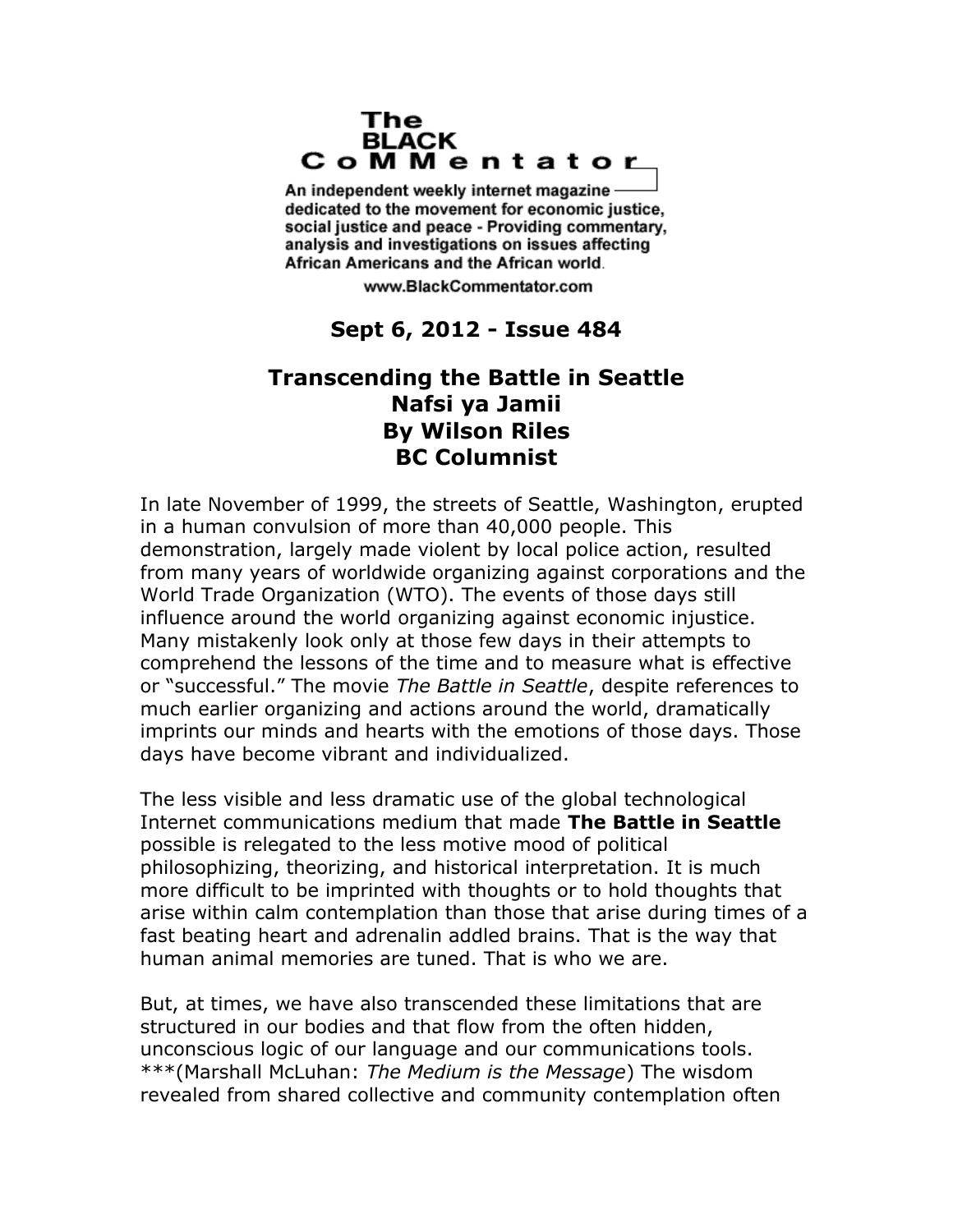rests in artistically "embroidered" Traditional Stories, Traditional Songs, sculptures, paintings, and such - touching multiple psychic levels. These wisdom bits are emotionally evoked and experienced in the oldest of communications technologies: drama, dance, and Traditional Ceremony. It is exactly these transcended views that all sides today - left, right, and middle - want to misinterpret and disregard.

What are the transcendent lessons from **The Battle in Seattle**? One is to recognize that the event itself is but a node in the so-called "Antiglobalization" Movement that could minimally be traced to 1988 demonstrations against the World Bank and the International Monetary Fund in Berlin more than ten years earlier. Recognition has to also be given to more localized struggles against these forces over many decades that informed and influenced one another. This Movement cannot truly be separated from the worldwide movement against the **first** global trade regime: The Triangular Slave Trade. Each nodal effort has its own strategy and tactics that are shaped by local and contemporaneous circumstances. If we ignore the contingencies of the time, ignore local players, if we are ignorant of the local history of struggle, and the historical sweep of struggle in general, we **are** often doomed to failure.

A greater misapprehension of **The Battle in Seattle** is the lack of recognition of the importance and the dynamics of what went on **within** the Washington State Convention and Trade Center where the WTO Ministerial Conference was being conducted. The movie portrayed **some** of this, where representatives of people-of-color nations boldly stood their ground against exploitation by corporations. The US and many European nations undemocratically, callously, and vigorously manipulated circumstances to silence representatives of nations of the southern hemispheres as a means to support continued or increased exploitation. What happened inside the Convention Center was one of the early indications of the shift in global power that is eroding Super Power control of the world. It heralded the rise of a new locus of power vested in a group of emerging economies: BRICS (Brazil, Russia, India, China, South Africa). "Success" of **The Battle** can mostly be measured by the breakdown of the talks due to the intransigence of representatives of African and South American country representatives. The "**inside**" counted.

How and how much of what happened **outside** contributed to what happened **inside** is probably not knowable. It is probably in fact the wrong question. The logic of short sighted, individualizing, either-or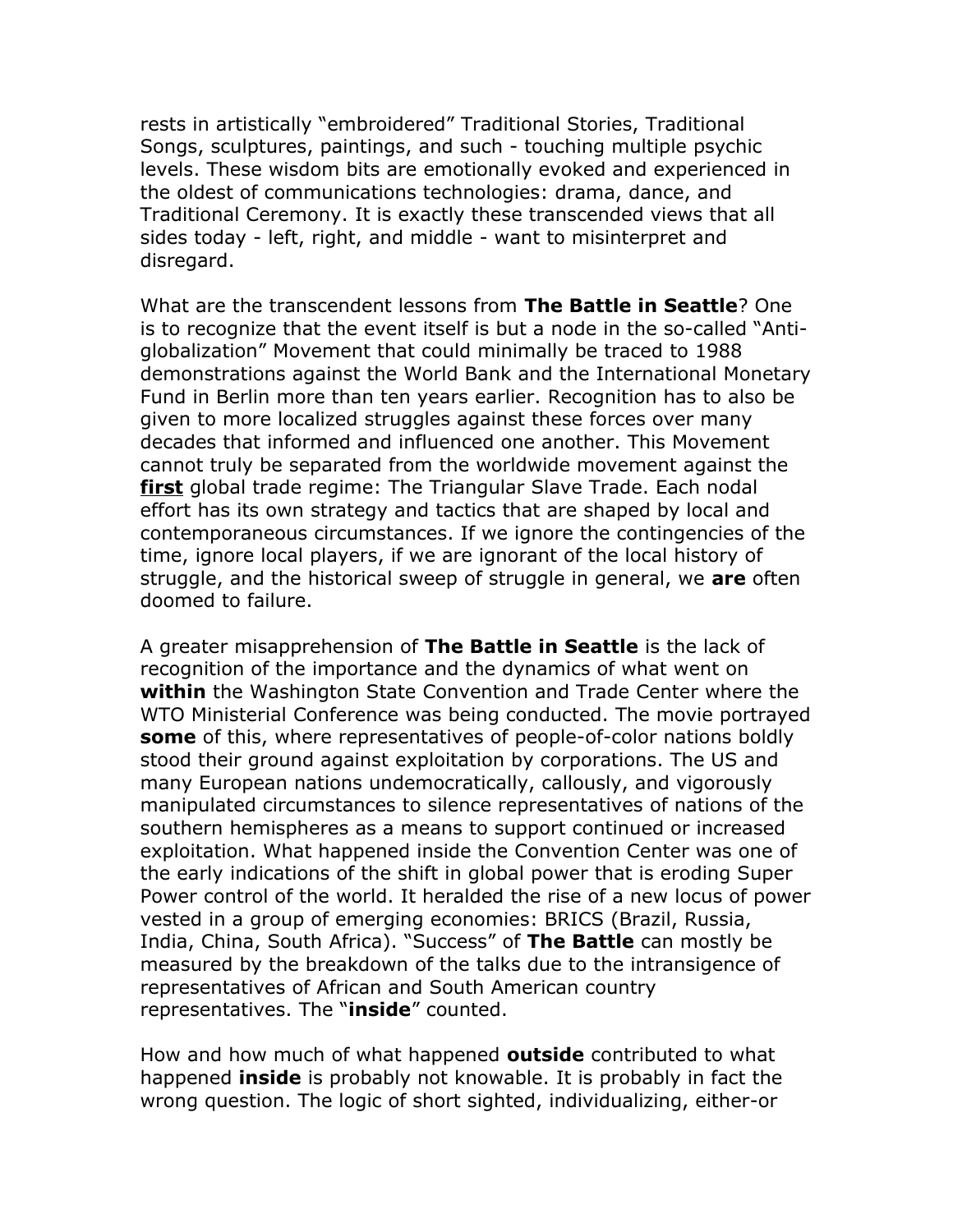paradigm-dominated Western Culture leads us to miss or to be blind to the presence of "**non-causal co-arising**" and **both-and** paradigms that do not lend themselves to individually weighing influence or prioritizing agency. The community of elements and influences "moves" as a whole. Our cultural logic channels us to look for conspiracies between the people on the streets of Seattle and the people-of-color country representatives as if one needed the other to come to the conclusions and the actions they came to. A similarly inappropriate question is at the heart of the race debate: what is more important, nature or nurture? The answer is **both-and**. To give greater weight to the street demonstrations is to ignore those times when there were street demonstrations and no good outcome resulted or to ignore those times when there were no street demonstrations and relatively beneficial decisions were made.

There are many notable aspects to **The Battle in Seattle**. There was a powerful conjunction of environmentalists and labor activists. Over many months, a decentralized action structure was devised that prevented the capture of meeting centers and communications centers by the police from derailing the demonstrations. The Seattle Police, with its own history and its own politics in the community, was exposed for incompetence and injustice. The linking of various causes advanced mightily. And, local activists played a major role in the demonstrations.

However, unfortunately, most of the demonstrators descended "from above" in much the same way as the WTO did; not much was left behind to strengthen progressive Seattle. Despite the origins of the overall "anti-globalization" effort in local community struggles around the globe, this event leads our eyes and minds away from local struggles and/or local struggles are **used** and manipulated to further some larger agenda. "Success" is falsely, singularly associated with the high profile dramatic made-for-TV violent events. In this way, some left activists are as much imbedded in individualism as capitalists are. The root struggles that led to **The Battle in Seattle** are not learned from. The seeds are not nurtured, nor are these examples of courageous fights for justice raised up in their own right. The "Antiglobalization" Movement in the US has not been broadened beyond what it was in 1999; in fact it has shrunk. And its sustainability is in question as police departments and security folk around the Nation study Seattle and contemplate what happened there in order to devise new suppression tactics.